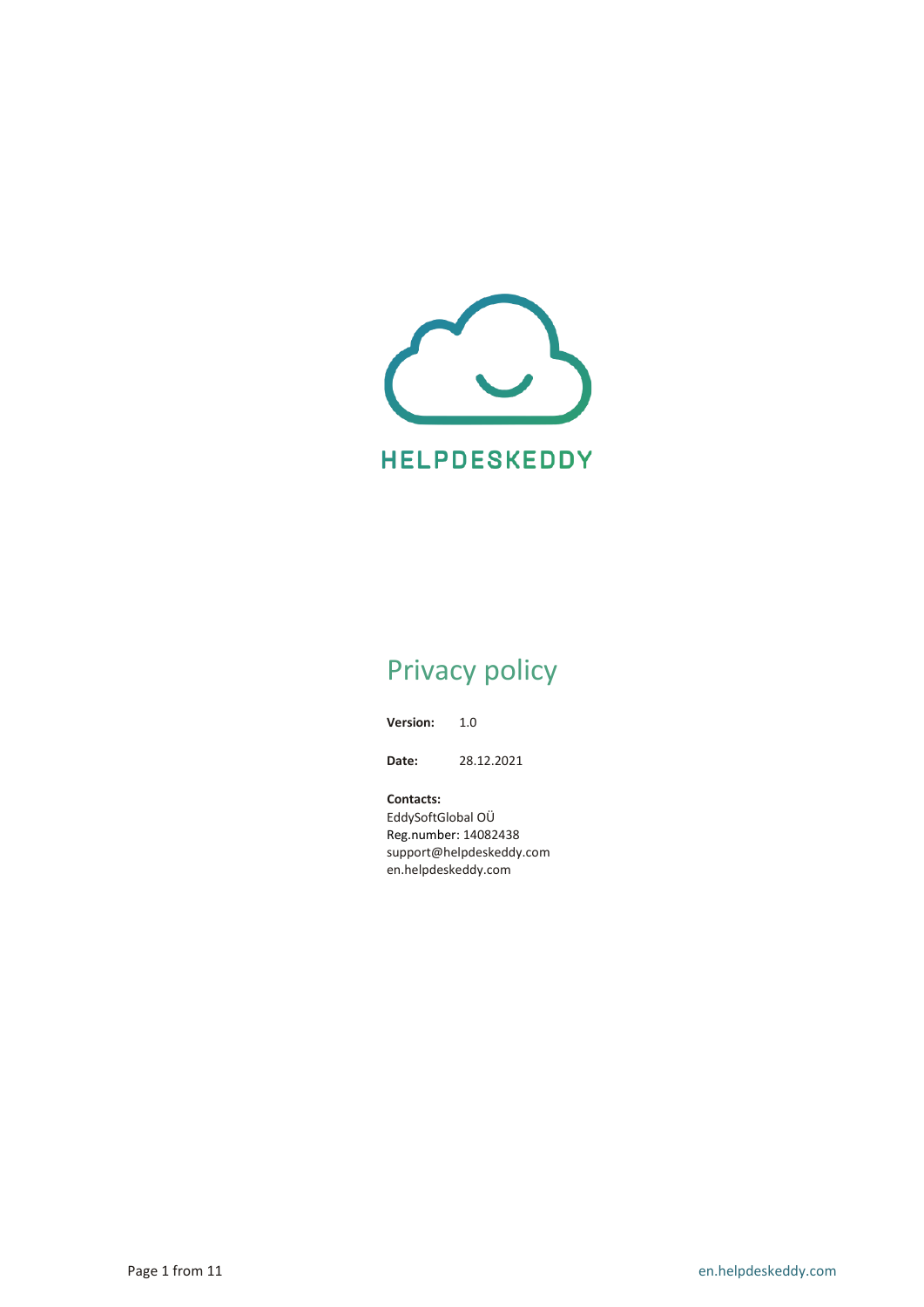- **1. Introduction**
- **2. Scope of this Policy**
- **3. The information you give us**
- **4. The information we receive from you on our Websites**
- **5. How we use the information we collect**
- **6. Communication of collected information**
- **7. Transmission of personal data internationally**
- **8. Other important confidentiality information**
- **9. How to exercise your rights to protect personal data**
- **10.Personal information about children**
- **11.Commercial transactions**
- **12.Changes to this Policy**
- **13.Contact us**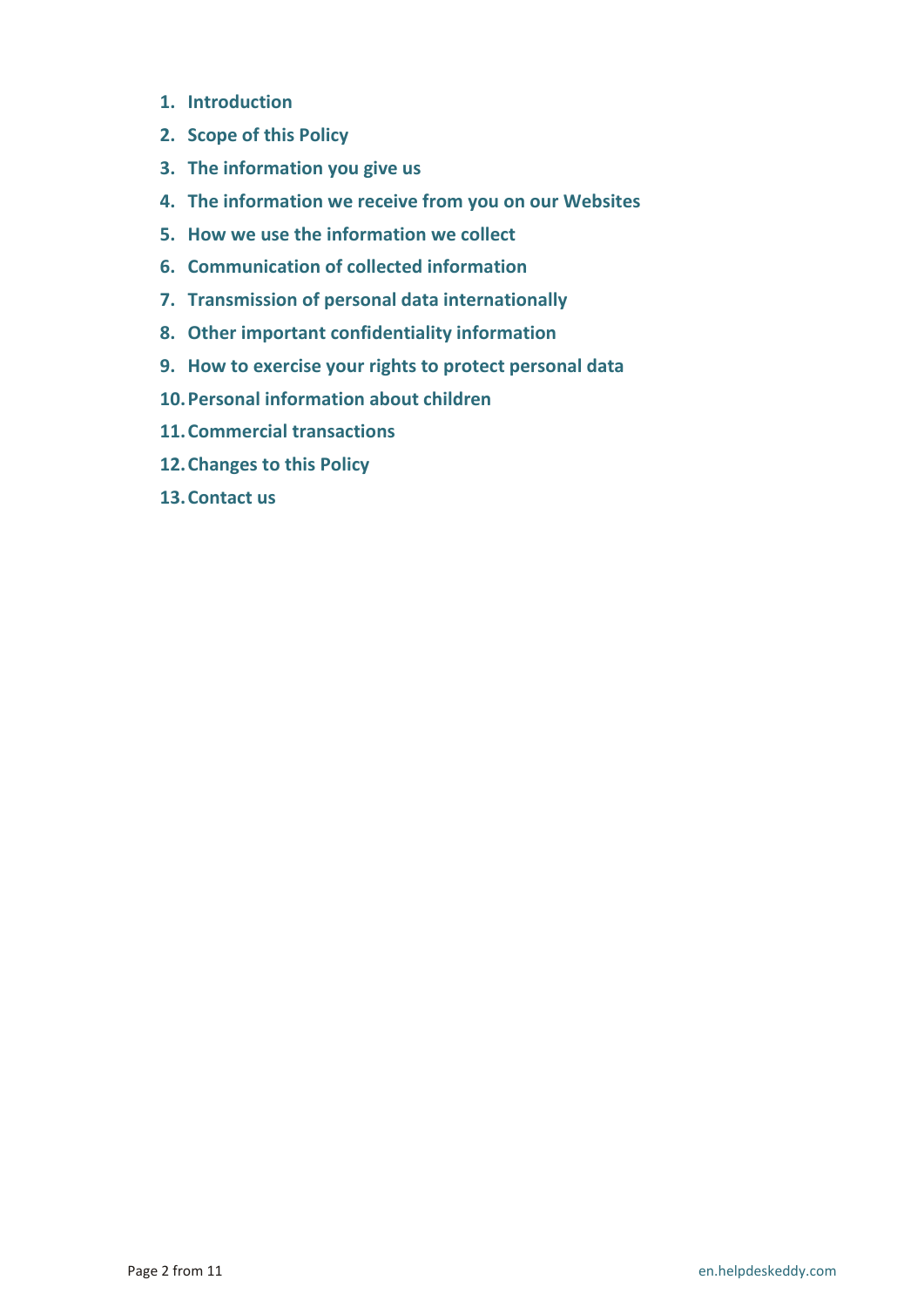# **1. Introduction**

This Policy describes our commitment to protecting the privacy of individuals who:

- visit our Websites(see definition below) ("Website Visitors") or individuals who ask us to contact them through our online forms;
- who register to use our products and services that we offer by subscription at https://en.helpdeskeddy.com ("Service(s)");

In this Policy, the term "Websites" refers collectively to https://en.helpdeskeddy.com. This Policy describes how HelpDeskEddy collects, uses, shares and protects the personal information you provide. It also describes your choices about how your personal information is used, accessed and corrected.

# **2. Scope of this Policy**

We collect information at the direction of our Subscribers and have no direct relationship with the individuals whose personal information we process in connection with Subscribers' use of our Services. The use of information collected through our Services is limited to the purpose of providing the service for which Subscribers have engaged a HelpDeskEddy member. If you are an individual who interacts with a Subscriber using our Services (such as a customer or user of one of our Subscribers) and you need help, want to change your contact information, or no longer want to be contacted by one of our Subscribers using our Services, contact the Subscriber with whom you are interacting directly.

## *When this Policy does not apply - third party websites:*

Our Websites may contain links to other websites. The way we use information and content from such Web sites is governed by the privacy statements of those Web sites. We encourage you to read the privacy statements of those Web sites to understand how they use information.

## *When this Policy does not apply - Service Data:*

Except for Account Information (as defined below) and other information we collect in connection with your registration or authentication to use our Services, this Policy does not apply to our security and privacy procedures regarding electronic

data, texts, messages, information and other materials provided by you and stored on the Services ("Service Data").

Subscribers to our Services are solely responsible for establishing policies and ensuring compliance with all applicable laws and regulations, as well as any and all privacy policies, agreements and other obligations relating to the collection of personal data in connection with the use of our Services by individuals (also referred to as "Data Subjects") with whom our Subscribers interact.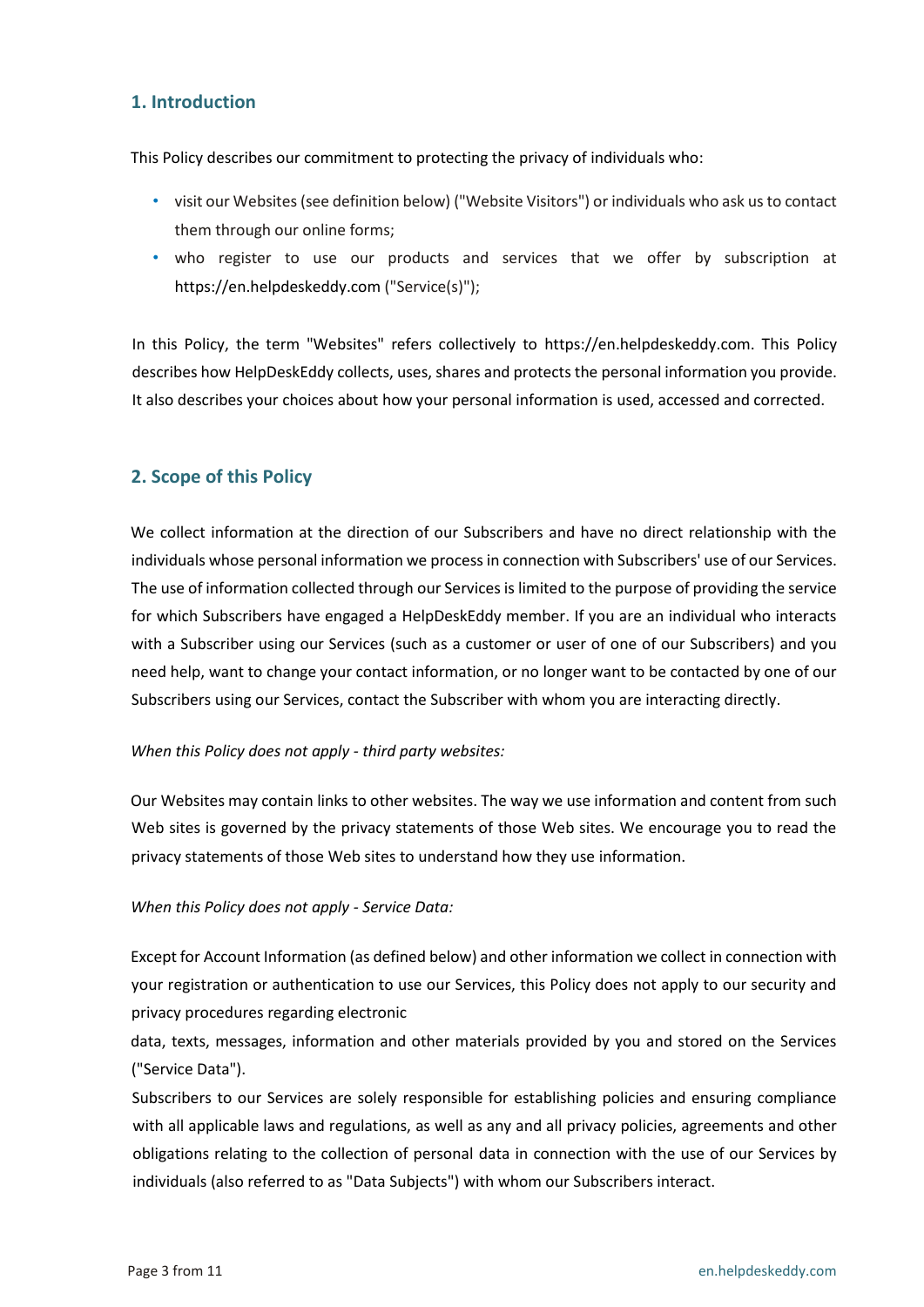# **3. The information you give us**

## *Account information and registration data:*

We request and may collect personal information about you, such as your name, telephone number, email address, instant messaging ID and credit card information, as well as certain related information such as your company and website names, when you register for an account in order to access or use one or more of our Services ("Account"). We also request and collect personal information, such as your email address and name or alias, from any individual you authorize to log in and use our Services in connection with your Account ("Agent" or "End-user" as defined in the Service Agreement). We process your personal data based on our legitimate interest in order to provide you with the functionality you need while using our Service(s).

If you signed up for a free trial Account, you must not enter your credit card information until you choose to subscribe to our Services for a fee. A third party intermediary is used to process credit card payments. This intermediary is not permitted to store, retain, or use your payment information other than to process credit card payments on our behalf.

For the purposes of this Policy, we refer to any information described above, as "Account Information". By voluntarily providing us with Account Information, you represent that you are the owner of such personal information or otherwise have the necessary consent to provide it to us.

## *Other information:*

We request and may collect personal information from you when you complete web forms on our websites or use interactive features of the websites, including contacting customer support or otherwise interacting with us. We process your personal data in order to perform our contract with you for your use of our websites and Service(s) and to fulfill our obligations to you under the Service Agreement. If we have not entered into a Service Agreement with you, we process your personal data based on our legitimate interests in operating and administering our websites and providing you with content that you access and request.

## *Mobile App:*

When you or your Agents download and use our Services, we automatically collect information about you, such as the device you use and the version of operating system you have installed, your mobile carrier through which you download the mobile app, and the country from which you connect, to fulfill our obligations under the Master Subscription Agreement with our Subscribers.

# **4. The information we receive from you on our websites**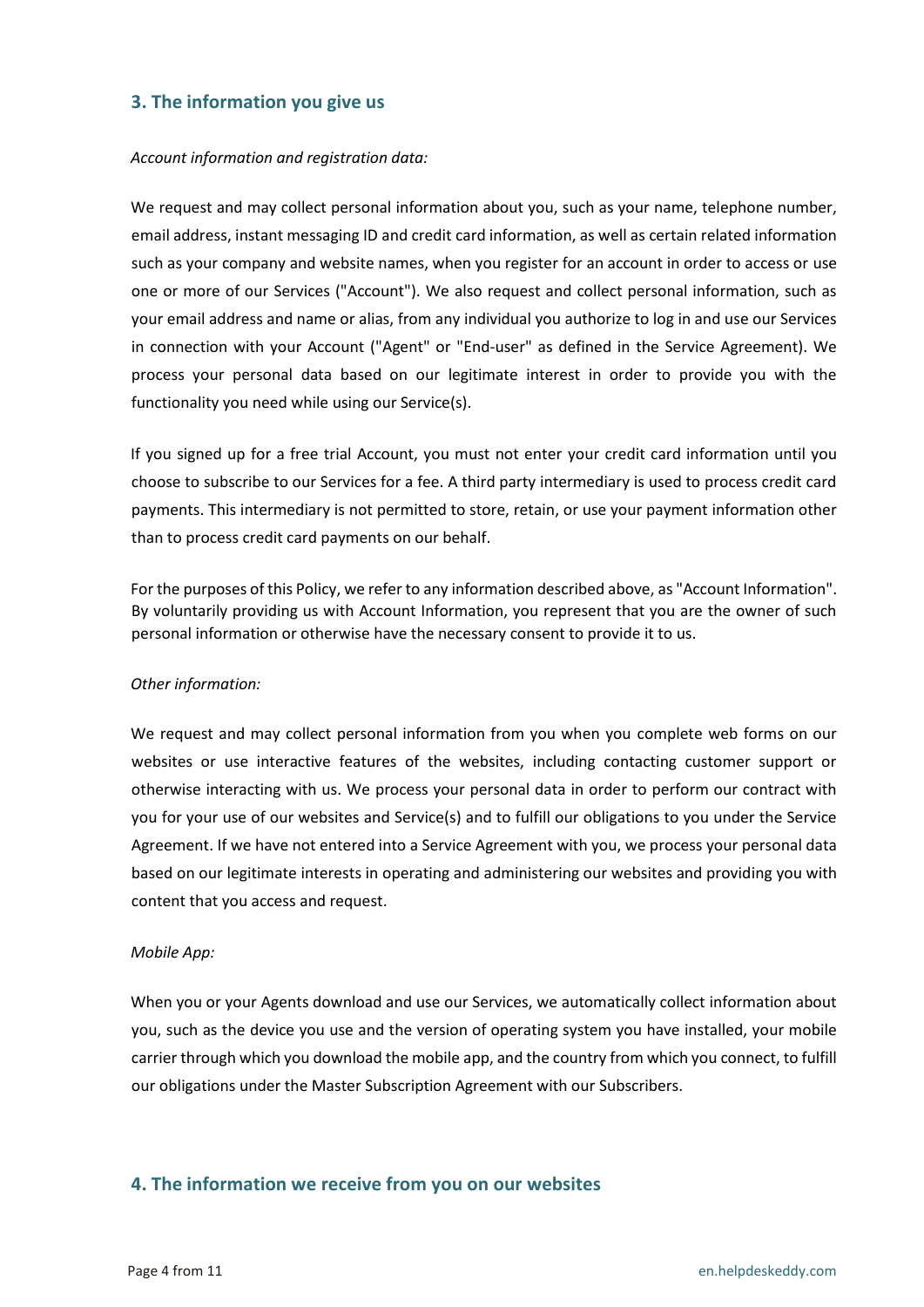#### *Cookies and other tracking technologies:*

We and our authorized partners may use cookies and other information gathering technologies for various purposes. These technologies may provide us with personal information, information about the devices and networks you use to access our web sites, and other information about your interactions with our web sites.

We may use web beacons, tags and scripts on our websites or in our emails or other emails we send you. They help us deliver cookies, count visits to our websites, analyze campaign usage and effectiveness, and determine whether an email has been opened and acted upon. We may receive reports based on the use of these technologies by our third party service providers on an individual or aggregate basis.

We use local storage such as HTML5 and Local Shared Objects ("LSO", also known as Flash-cookie) to store content information and preferences. Different browsers may offer their own management tools to remove HTML5. Third parties with whom we partner to provide certain features on our websites or to display advertisements based on your Internet search history use HTML5 and Flashcookies to collect and store information.

We work with third-party service providers to display ads on websites or to manage our advertising on other websites. Our third-party partners may also use technologies such as cookies, web beacons, tags, flash cookies, HTML, scripts or other tracking technologies to collect information about your activities on our and other websites in order to offer advertisements based on your views and interests.

#### *Logs*:

Like most Web sites and services provided over the Internet, when you interact with our Web sites and Services, we collect certain information and store it in a log file. This information includes Internet Protocol (IP) addresses, browser type, name of ISP, referring and exiting pages, operating system, date/time stamp, information you are looking for, regional and language settings, your device identification numbers, the name of your mobile carrier and your system configuration information. Sometimes (as needed) we may link your personal information to information collected in our log files in order to improve our Websites and Services. In that case, we treat the combined information in accordance with this Policy.

## *Analytics*:

When you use the Websites, we collect analytics information to help us improve the Websites, including through the use of cookies. We may also share aggregated and/or anonymized information about your activities on our websites with third-party analytics providers.

## **5. How we use the information we collect**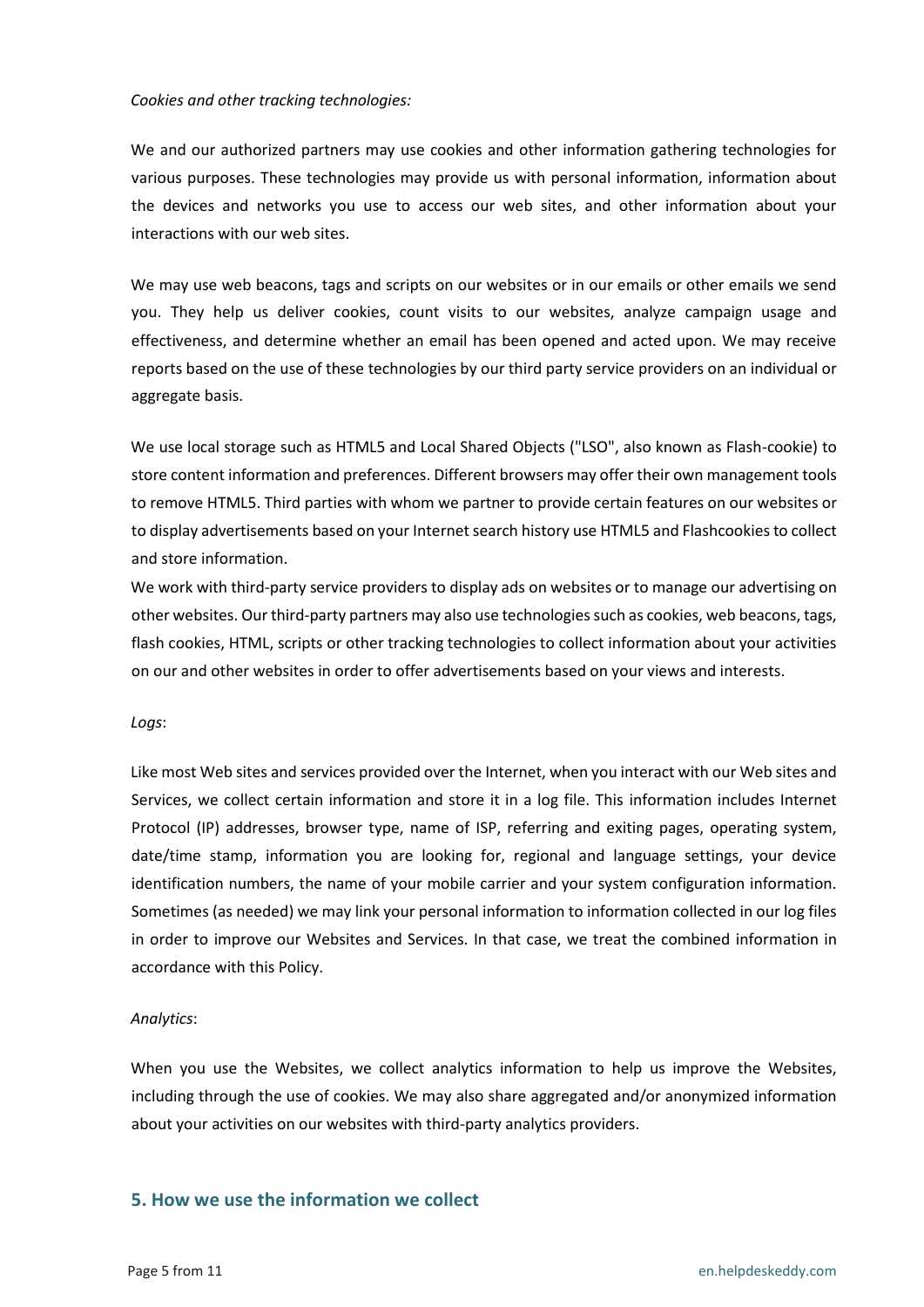#### *Main application:*

We may use the information we collect about you (including personal information, if applicable) to fulfill our obligations under our Services Agreement with you and in accordance with our legitimate interests, including: (a) to provide, manage, maintain, improve and promote our Websites and Services; (b) to provide you access to use the Websites and Services; (c) to process and complete transactions and send you relevant information, including purchase confirmations and invoices; (d) to send you transactional communications, including responses to your comments, questions and requests, for customer service and support, to send you technical notices, updates; (e) to send promotional communications such as information about our products and services, features, to provide other news or information about us and our partners; (f) to monitor and analyze trends, usage patterns, and activities related to the Sites and Services and for marketing or promotional purposes; (g) to investigate and prevent fraudulent transactions, illegal access to the Sites and Services, and other illegal activity

## *Legal basis for processing (only for EEA visitors):*

If you are a visitor from the European Economic Area ("EEA"), our legal basis for collecting and using the personal data described above depends on the data itself and the specific situation in which we collect it.

However, we generally only collect your personal data when we need it to fulfill a contract we have with you (for example, to provide our Services to you), when the processing is related to our legitimate interests and does not infringe on your data protection interests or fundamental rights and freedoms or with your consent. In some cases we may also have a legal obligation to collect your personal data.

If we ask you to provide personal data in order to comply with legal requirements or to fulfill a contract, we will inform you in a timely manner and inform you whether or not providing your personal data is mandatory (and the possible consequences if you do not provide your personal data).

Similarly, if we collect and use your personal data in accordance with our legitimate interests (or the interests of any third party), we will explain to you in a timely manner why we need to use your personal data. If we process your personal data based on your consent, you have the right to withdraw it at any time.

If you have questions or need more information about the legal basis on which we collect and use your personal information, please contact us at the address listed in the "Contact Us" section below.

# **6. Communication of collected information**

*Third-party service providers:*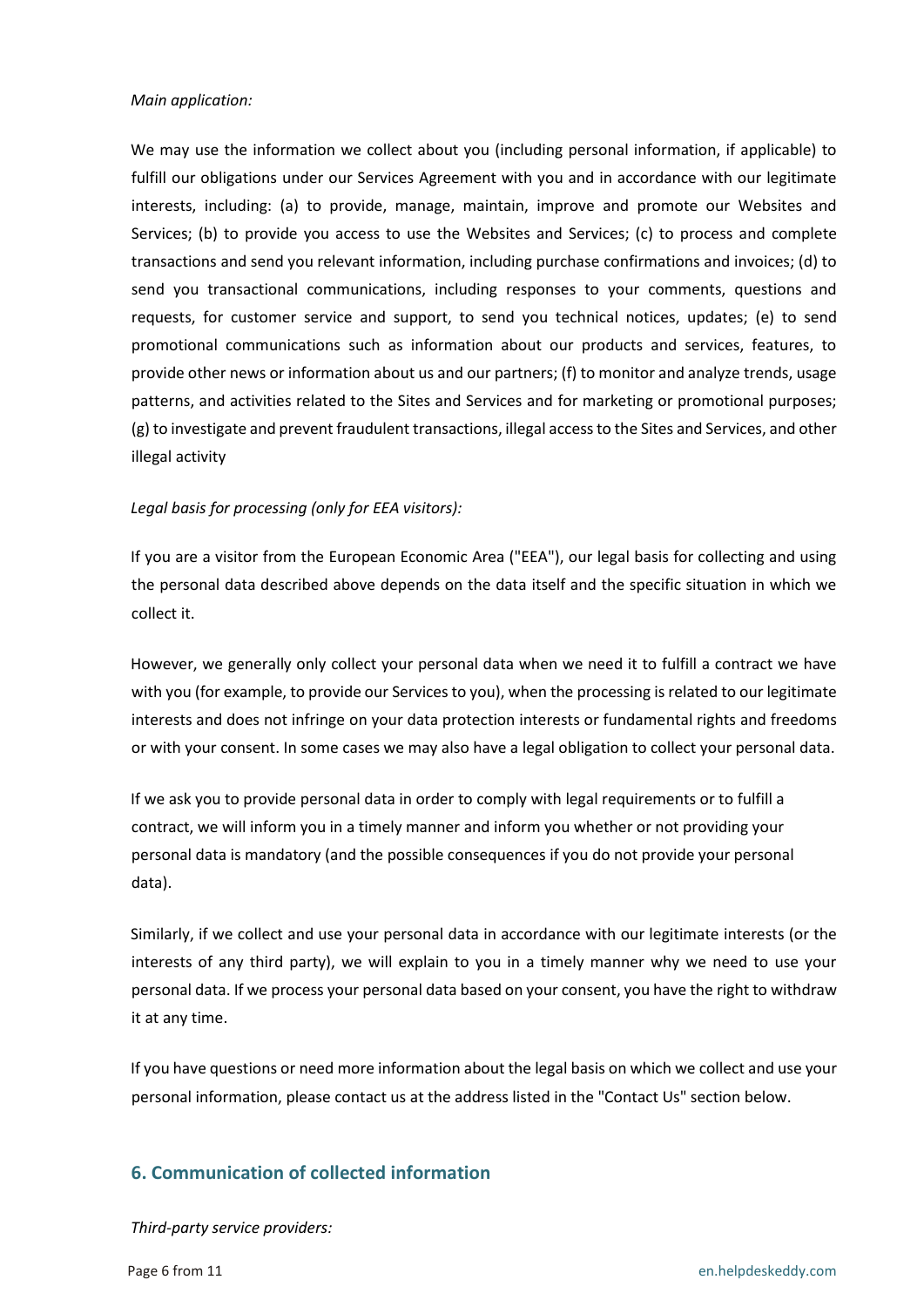We share information, including personal information, with our third party service providers who provide us with hosting and maintenance of our Websites, application development, backup, storage, payment processing, analytics and other services. These third party service providers may have access to or process your personal information in order to provide us with the above services. We do not permit our third party service providers to use personal data provided to them by us for their marketing or any other purposes other than those related to the services they provide to us.

We may also share aggregated and/or anonymized information about your use of the Services with third parties for marketing purposes in accordance with our legitimate interests to develop and promote our Services. However, we never indicate that the information was provided by you, your Agents or End-users.

We may collect (and may engage third party analytics providers for this purpose) information about your use of the Services, including an assessment of how Agents and End-users use the Services ("Usage Data"), to develop new features, improve existing features, and develop sales and marketing strategies in accordance with our legitimate interests to improve the Services. When processing Usage Data, all personal data is anonymized. Third party analytics service providers that we engage will not share or otherwise disclose Usage Data, although we may release such data at certain times.

#### *Compliance with the law and compliance with law enforcement requests; Protection of our rights:*

In certain circumstances, we may be required to disclose your Personal Information in response to lawful government requests, including national security or law enforcement requests. We may disclose Personal Information pursuant to a subpoena, court order or similar legal process or to establish or enforce our legal rights or defend against legal claims. We may also share such information when we believe it is necessary to investigate, prevent or take action against illegal activity, suspected fraud, in situations where there is a threat to the physical safety of any individual, a breach of our Service Agreement, or as otherwise required by law.

#### *Reviews:*

At certain times, we may post reviews on the Websites that may contain personal information. We always obtain your consent to post your name along with your review. If you want to update or delete your review, contact us at support@helpdeskeddy.com.

## *To promote our Services:*

We may share information, including personal information, with our channel partners solely for the purpose of enabling them to notify you about our Services. HelpDeskEddy requires our channel partners to provide an unsubscribe option as part of their communication with you.

#### *With your consent:*

We may also share your personal information with third parties if you consent to us doing so.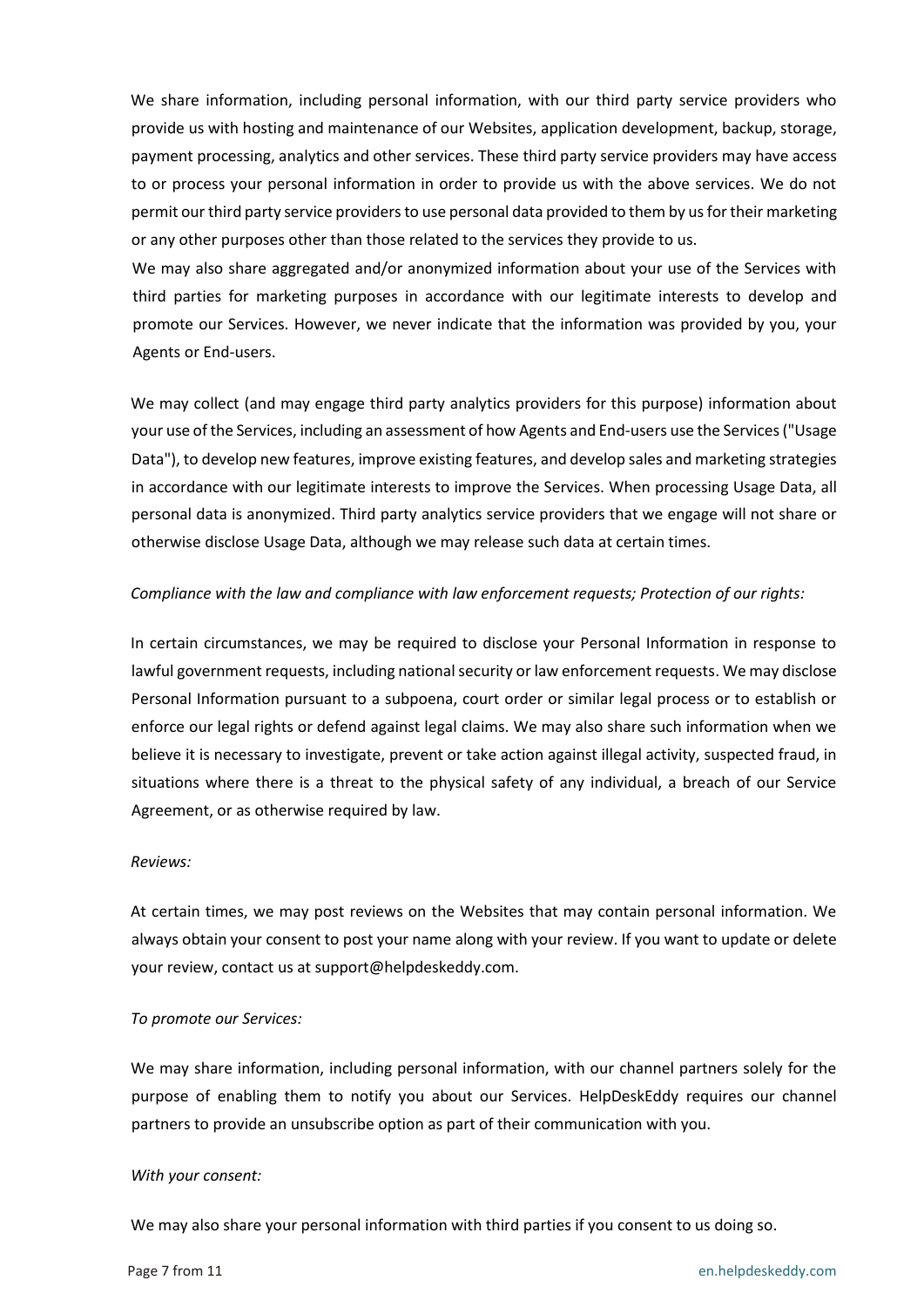# **7. Transmission of personal data internationally**

We do not share your personal data with third parties, except as necessary to fulfill your request, for our professional and business needs, or as required and to the extent permitted by law. If we transfer your personal data to third parties or service providers, appropriate measures will be taken to ensure correct and secure processing in accordance with applicable data protection laws.

We store personal information of Website Visitors and Subscribers in the EEA, the United States and other countries and regions. In order to facilitate our international operations, we may transfer and access users' personal data from all over the world, including countries where HelpDeskEddy operates. Therefore, your personal data may be processed outside of the EEA and in countries that are not covered by the European Commission's decision on sufficiency of data protection measures and do not provide the same level of data protection as in the EEA.

In such cases, we ensure that the recipient of your personal data provides an appropriate level of protection, for example by including standard contractual data transfer terms approved by the European Commission (Article GDPR). Otherwise, data is transferred internationally only after obtaining your consent.

You can get more information about the protection of your personal data when it is transferred outside of Europe (including a sample of standard contractual terms) by contacting us in the manner described in the paragraph below.

# **8. Other important confidentiality information**

## *Notice to Clients:*

Our Services are intended for use by businesses. If you use our Services through our Subscriber, the Subscriber is the controller of your personal data. Your questions and inquiries regarding your personal data should first be directed to the HelpDeskEddy Subscriber as the controller of your personal data. HelpDeskEddy is not responsible for our Subscribers' privacy or security procedures, which may differ from this Policy.

HelpDeskEddy subscribers can:

- limit, suspend or terminate your access to the Services;
- access and describe the personal information you gave them;
- access and export the personal data they process;
- make changes to your personal information, including your end-user profile.

## *Data storage:*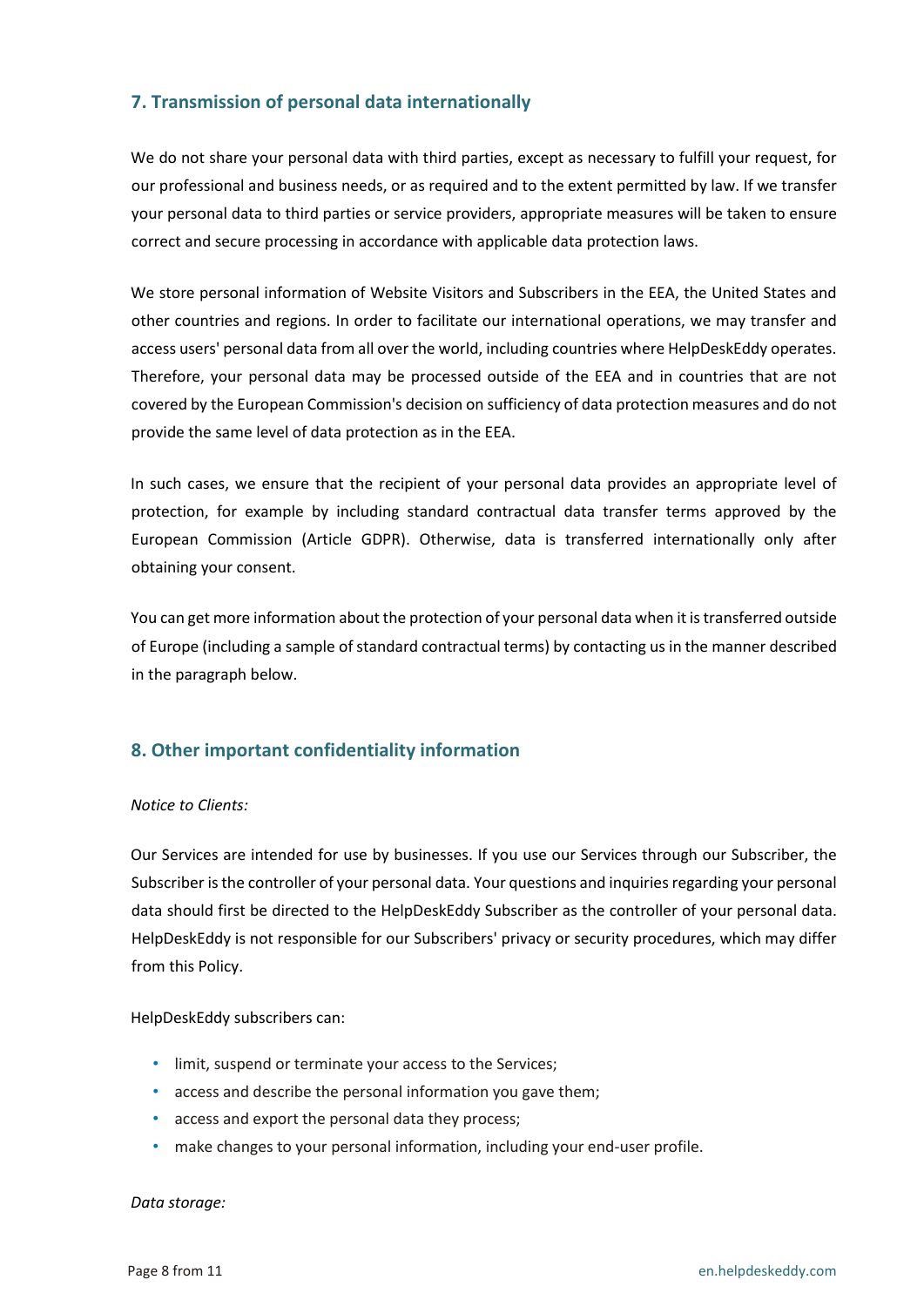Where HelpDeskEddy is the controller of personal data (e.g., personal data relating to Website visitors, Event Attendees or individuals who register to use our Services), we retain personal data collected in accordance with our legitimate business interests (such as in order to provide you with the Services, the opportunity to participate in an event and for legal, tax or accounting compliance purposes). If your personal information is processed as part of the Subscriber Service Data, we will process your information for as long as we are authorized to do so by the relevant Subscriber, who is the controller of such Subscriber Service Data.

# **9. How to exercise your rights to protect personal data**

You have choices about your personal information. Below is a list of the options available to you, information on how to use them, and restrictions.

## *Correcting, updating and deleting your data:*

An individual who wishes to exercise his or her personal data protection rights with respect to personal data stored or processed by us on behalf of our Subscriber within the Subscriber Service Data (including to access, or to correct, amend, delete, transfer or restrict processing of such personal data) must send his or her request to our Subscriber (data controller). Upon receipt of a request from one of our Subscribers to delete personal data, we will respond within thirty (30) days. We retain the personal information we process and maintain on behalf of our Subscribers for as long as necessary to provide the Services to our Subscribers.

## *Access and update or delete your information:*

Our Services and related documentation on our Privacy and Data Protection Website provide Agents and End-users with the ability to access, update and delete certain personal information on the Services themselves. For example, you can access your Agent or End-user profile and update your personal information. Where we act as a controller of your personal data, we will provide you (upon request) with information about whether we hold any of your data. We will respond to such requests on your part within a reasonable time frame. Please note that we may need to retain certain information to maintain records, complete transactions or meet our legal obligations.

## *Deactivate your user profile:*

If you no longer want to use our Services, the HelpDeskEddy Subscriber may deactivate your End User account. First, contact the HelpDeskEddy Subscriber about this issue. If you are a HelpDeskEddy Subscriber and cannot deactivate your Client account in your administrator settings, contact HelpDeskEddy for support. Keep in mind that deactivating your account does not delete your information; your information remains visible to other users of the Services based on your past participation in the Services.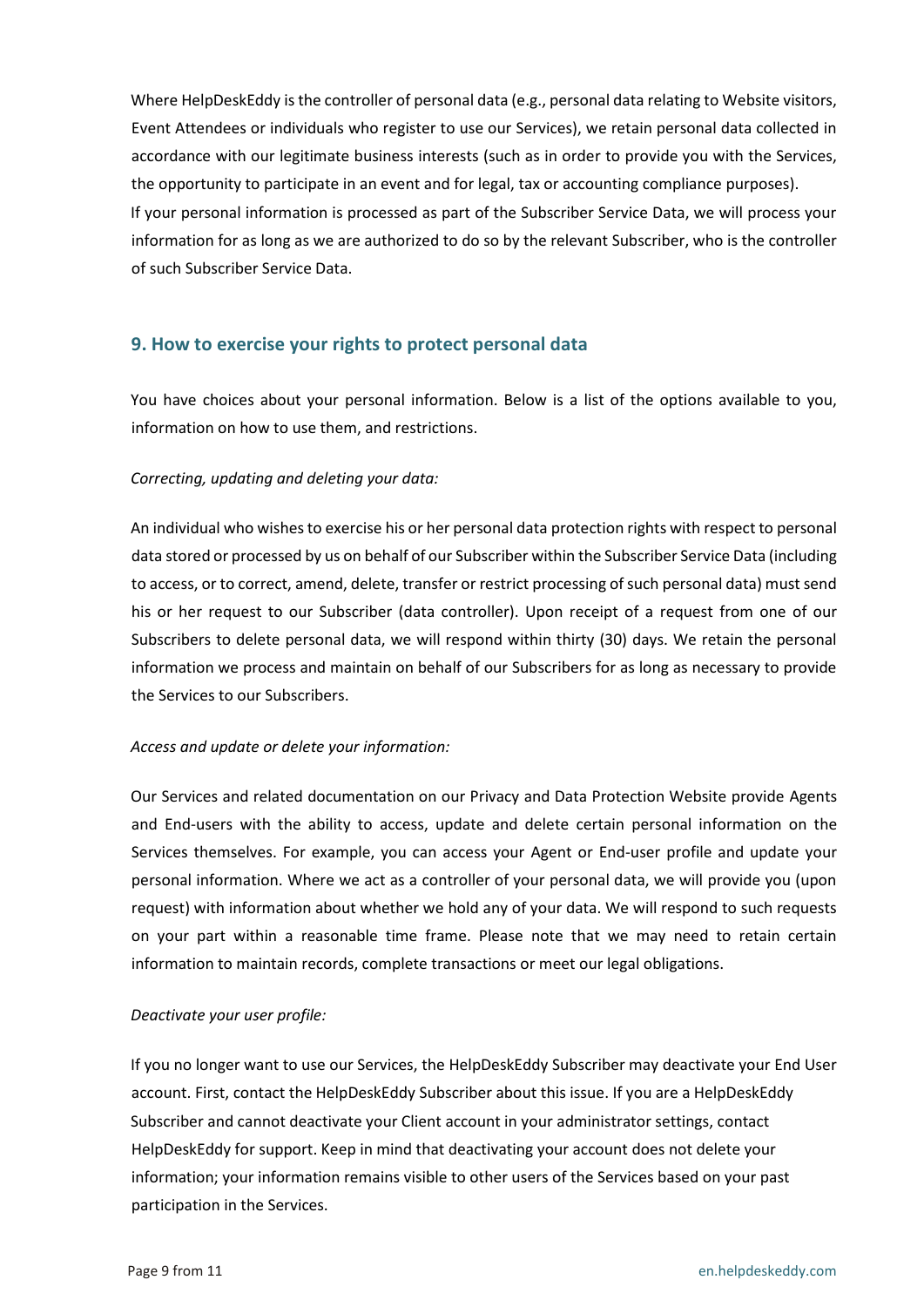#### *Please stop using your data:*

You have the right to ask us to stop accessing, storing, using or otherwise processing your personal information if you believe that a HelpDeskEddy Subscriber or HelpDeskEddy does not have the right to do so. For example, if you believe that an account on the Services was created for you without your permission or you are no longer an active user, you have the right to ask us to delete your account under this Policy. If you have given us consent to use your personal information for a limited purpose, you may contact us to withdraw your consent. You can also opt out of using your personal information for marketing purposes by contacting us at the address below. When we receive such requests, we may take time to further review and process your request. Please note that a HelpDeskEddy Subscriber End-user must first contact the HelpDeskEddy Subscriber with a request to stop accessing, storing and using personal data. If there is a delay or dispute as to whether we have the right to continue to use your personal information, we will restrict any further use until your request has been processed or the dispute has been resolved, provided there is no objection from the HelpDeskEddy Subscriber (if applicable).

## *Refuse messages:*

For those who provide personal contact information, we offer choices about how we will use that information. You can opt out of receiving marketing emails by clicking the "unsubscribe" link located at the end of our marketing emails, or you can send us a request to support@helpdeskeddy.com. You can opt out of receiving promotional emails from us by clicking on the "unsubscribe" link located in the body of the email.

## *Other rights regarding data protection:*

If you would like to exercise any other data protection rights that you have under local data protection laws (such as the right to data portability or to restrict data use), send your request to support@helpdeskeddy.com and we will respond in accordance with applicable data protection laws.

## **10. Personal information about children**

We do not 16knowingly collect personal information from children under the age of 13. If you are under age, do not submit personal information through our Sites and Services. We encourage parents and legal guardians to monitor children's use of the Internet and comply with this Policy by instructing children never to submit personal information through the Websites or Services without their permission. If you have reason to believe that a child under age has provided personal information to us through the Websites or Services, contact us at support@helpdeskeddy.com and we will use commercially reasonable efforts to have that information removed.